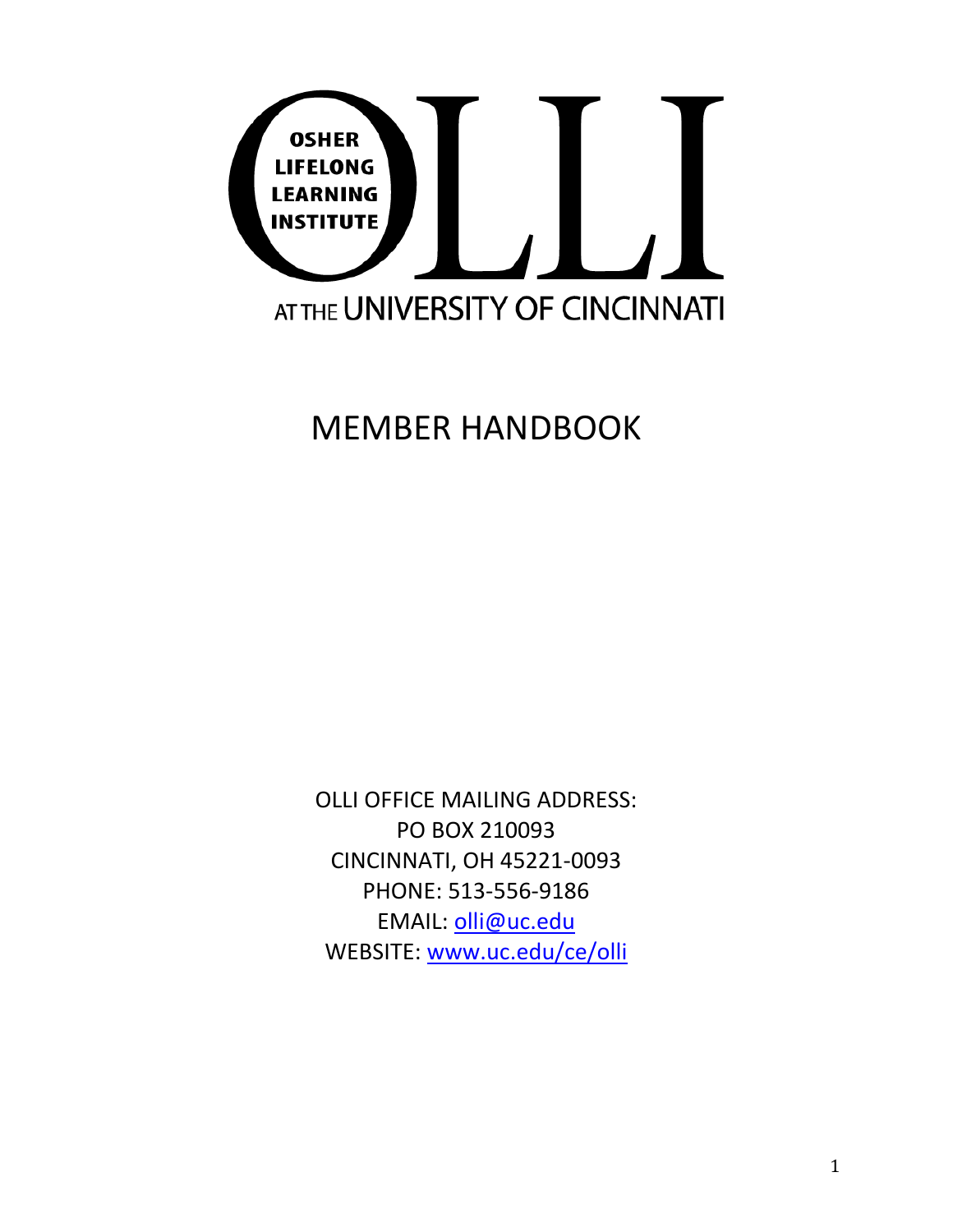# TABLE OF CONTENTS

# **OLLI Operations at UC PAGE 3**

A Volunteer Run Organization The OLLI Office The OLLI Board of Trustees OLLI Committee Structure & Operations Email Communications

# **Membership & Classes PAGES 4-5**

OLLI Membership Fees Parking Registering for Classes Wait Lists Class Terms & Locations OLLI Courses Teaching for OLLI Inclement Weather Policy and Delays

# **Member Responsibilities & Expectations PAGES 6-8**

General Member Conduct Classroom Conduct Safety & Security

# **Frequently Asked Questions PAGES 9-10**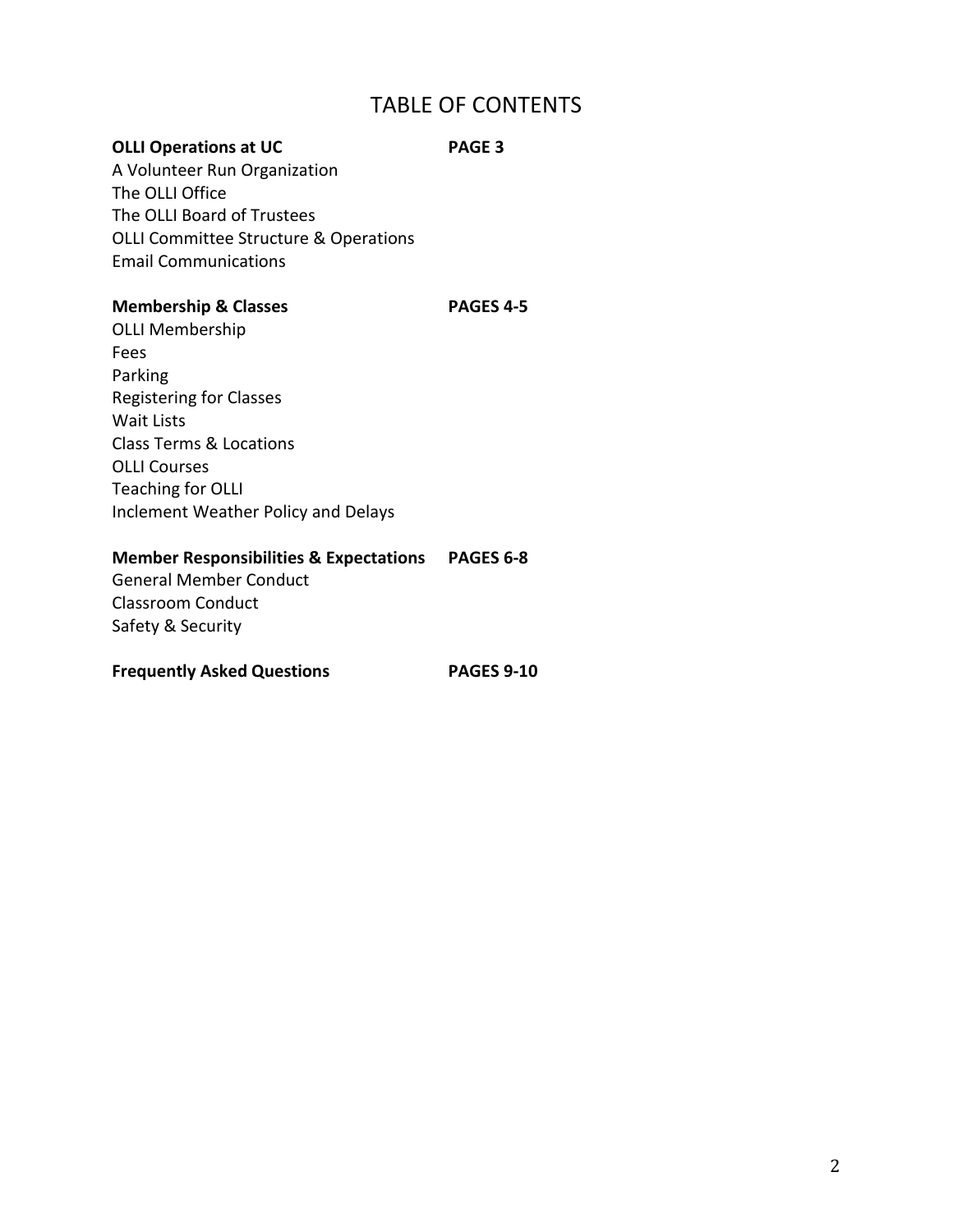# **OLLI Operations at UC**

## *A Volunteer Run Organization*

OLLI at UC is a VOLUNTEER run program. All moderators of multi-week courses and all presenters of one-time programs are unpaid volunteers. Likewise, the Board of Trustees, Committee Chairs, and members of all committees are volunteers. Volunteers are responsible for OLLI lunches, special programs, and help at the OLLI office. OLLI at UC is a financially self-supporting program, relying on membership fees and donations to cover costs.

# *The OLLI Office*

The OLLI Office is located on the second floor of the Administration Building at the Victory Parkway Campus (VPC), 2220 Victory Parkway, Cincinnati, OH 45206. OLLI at UC has a Program Director and a Program Coordinator, both of whom are UC employees.

# *The OLLI Board of Trustees*

The OLLI Board of Trustees, with the Program Director, administers the OLLI program. The Board is governed by its Bylaws and operates under established Standing Rules. The Board generally meets monthly, with the dates and meeting location posted on the OLLI website. Any current OLLI member may attend board meetings; please see the Board Standing Rules on member participation in Board meetings. The Board has 15 to 21 members who serve up to two three-year terms. The Board has a Chair and Vice-Chair who are elected to those positions by the Board. The Board also elects new board members. For more information on Board operations, go to the "About OLLI" tab on the UC OLLI website [\(www.uc.edu/ce/olli\)](http://www.uc.edu/ce/olli) to view the Bylaws, Standing Rules, Board meeting dates, current Board members, etc.

# *OLLI Committee Structure & Operations*

As provided in the OLLI Bylaws, there are five Standing Committees: Budget & Finance, Curriculum, Friends of OLLI, Governance, and Marketing. The Chairs of each of these committees are Board members and members of the OLLI Executive Committee. Each of these committees has specific responsibilities for the operation of OLLI and relies on committee members to do the necessary work to make OLLI successful. These committees are all interested in having new persons who are willing to volunteer on committee matters. More information on each of these committees can be found under the "About OLLI/Board of Trustees" tabs on the OLLI website. In addition to these standing committees, the Board Chair may create any special-purpose or ad hoc committees.

# *Communicating with OLLI*

The most efficient way for the Board and the OLLI staff to communicate with OLLI members is via email. Members should make sure the OLLI office has up-to-date email addresses. The OLLI office phone number is 513-556-9186.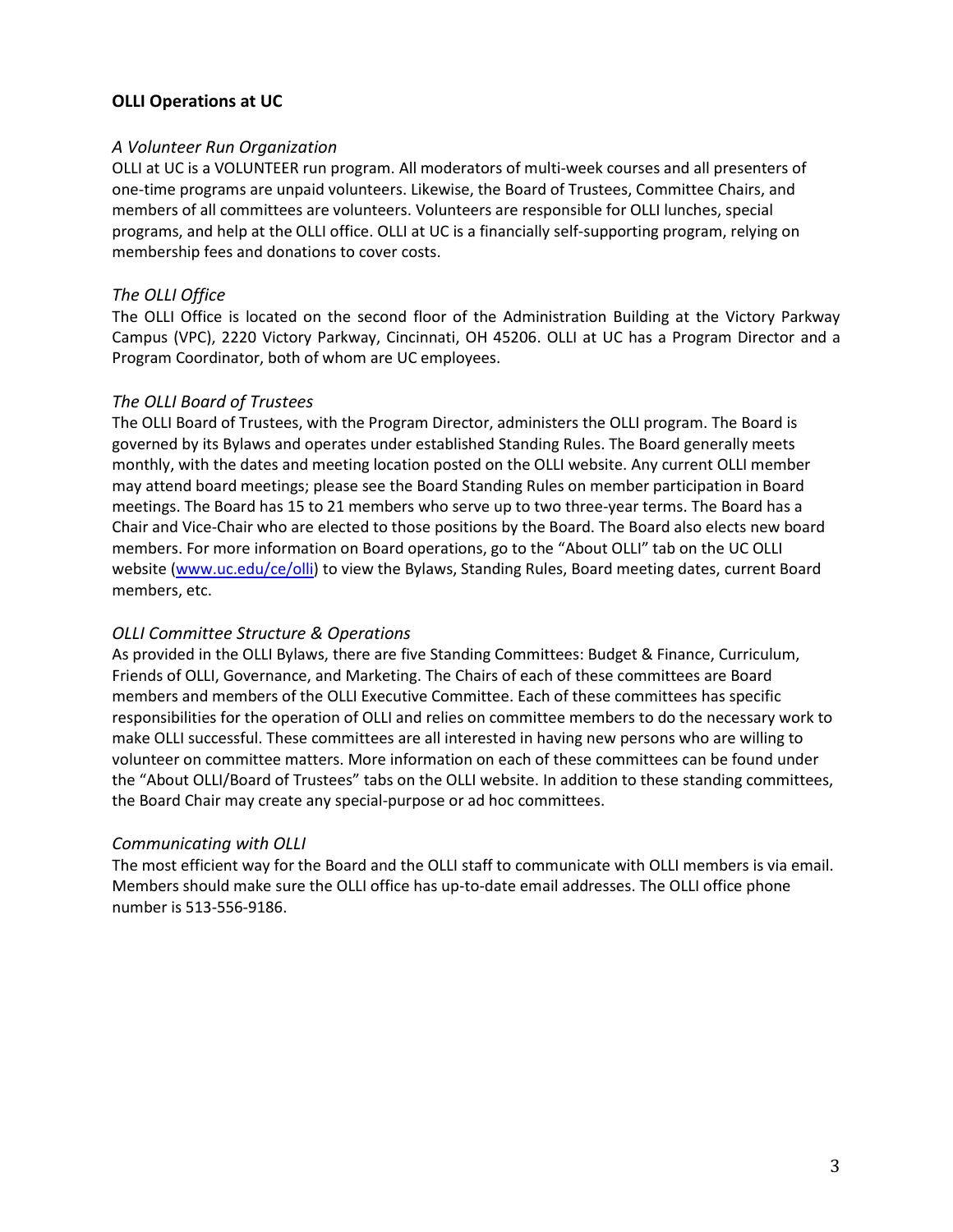# **Membership & Classes**

## *OLLI Membership*

Membership is open to all persons 50 years of age and older. The only prerequisite is a desire to learn. No college degree is required. Lanyards and nametags are provided to new OLLI members. Each quarter, during the first week of classes, stickers are given out to append to the nametag showing membership for that quarter. Members who do not get such a sticker in the first week should contact the OLLI office. Members must wear their nametags when attending classes at ADI and are strongly encouraged to wear their nametags at all OLLI locations and events. Membership is contingent upon following the policies and procedures of OLLI at UC and our host locations. See *Membership Responsibilities* below.

#### *Fees*

Currently, membership fees are \$90 per quarter (fall, winter, spring) or \$225 for a yearlong membership. With paid membership, multi-week courses are \$5 each. For most one-time programs there is no added cost beyond the basic membership fee. No refunds will be given under \$10, except for cancelled courses. Once a quarter begins, refunds will be made at the discretion of the Program Director. Scholarships are available through the OLLI office. Quarterly fees are waived for moderators of multiweek classes and UC Foundation McMicken Society members, who must contact the office to activate their membership benefit.

# *Parking*

Parking at most OLLI locations is free. OLLI members must observe all posted parking restrictions or risk having their vehicles towed or ticketed. At Victory Parkway Campus, OLLI members must have a parking permit, provided free at the Welcome Table during the first week of classes each term or from the OLLI office. This permit allows for parking in the lot designated for OLLI parking accessed from Cypress Street or in the Visitor Parking Lot for overflow parking. OLLI members who fail to display a permit or who park in an unauthorized lot or space may be ticketed and are responsible for payment of the ticket.

# *Registering for Classes*

Each quarter, course offerings are posted online at [www.uc.edu/ce/olli](http://www.uc.edu/ce/olli) and in printed course catalogs prior to the start of registration. Catalogs are mailed to recent OLLI members and distributed to libraries and other community locations. The catalogs list classes by category (history, music, self-improvement, etc.), by host location, and by course number. Typically, registration opens at 9 a.m. on a date published in advance in both the catalogue and online. **Detailed instructions on how to register are in the quarterly catalogues and on the OLLI website.**

# *Online registration*

The fastest way to register is online. New members will need to create an online account and select either annual or quarterly membership. Classes will be shown by location, day of the week, and time of day. You may not register for more than one class that meets at the same time. If you want to attend a special program that conflicts with one session of a multi-week class, please contact the OLLI office.

# *Mail-In Registration*

Alternatively, members may complete and mail the registration form with a check for payment. Mailed registration forms are processed on a first come- first served basis once online registration opens.

# *Phone-In Registration*

While call-in registration with a credit card number is permitted, such registrations are taken only several days to a week after online registration opens.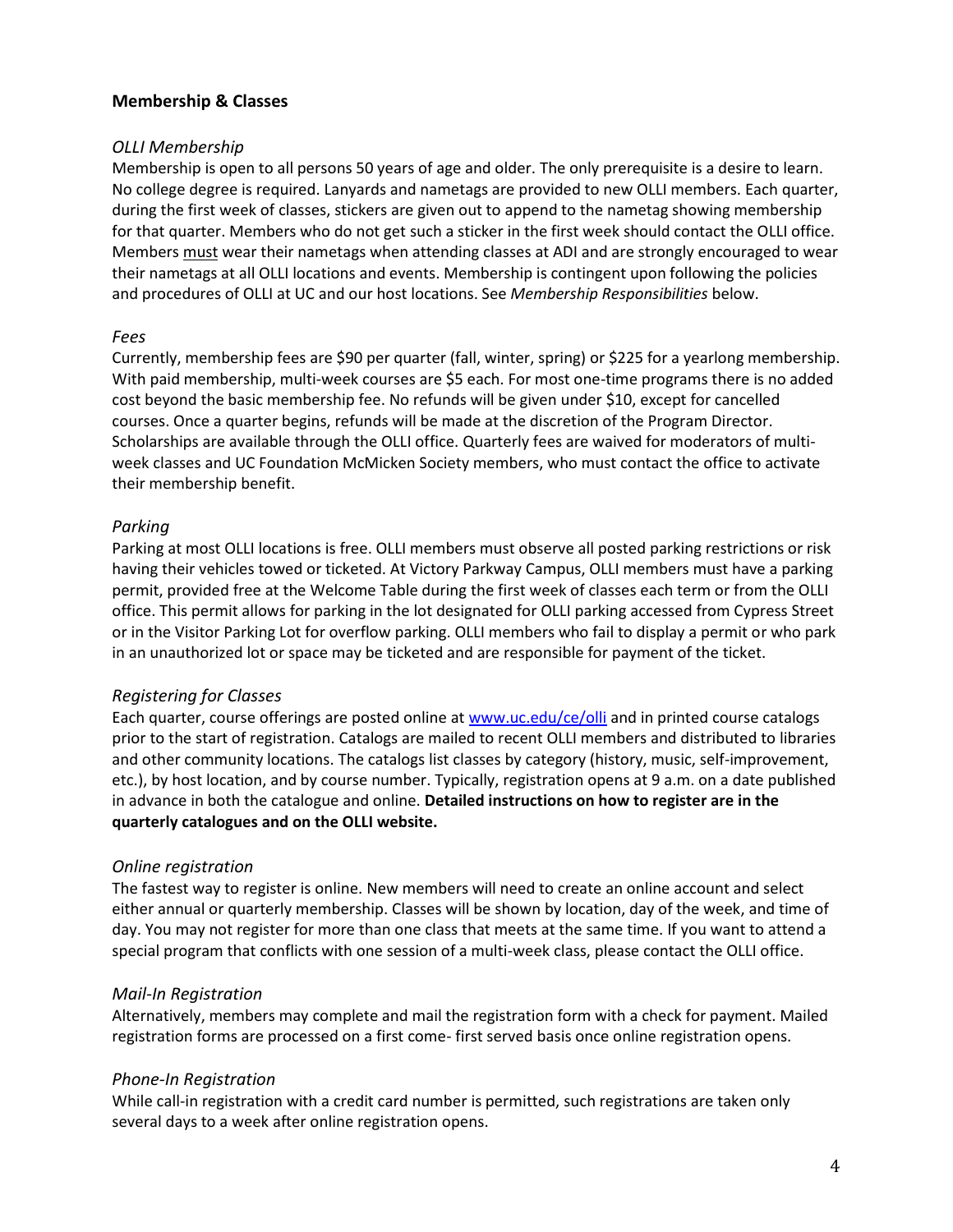#### *Wait Lists*

Some classes fill quickly. If a class you want is full, you may place yourself on a wait list. If a place opens, the first person on the wait list will receive a call and will have a limited amount of time to respond before the class is offered to the next person in line. If you do not receive a call, there is not a place for you in the class. Please do not attend classes for which you are not registered.

#### *Class Terms & Locations*

OLLI at UC conducts regular classes in fall, winter, and spring sessions. These sessions generally run for eight weeks. Most multi-week classes meet once a week for eight weeks. OLLI also provides stand-alone presentations on particular topics. OLLI also offers once a-week classes during an abbreviated summer session. Check the catalog for more information.

Most OLLI classes are conducted at two sites: Victory Parkway Campus (VPC) of UC located in Walnut Hills and Adath Israel (ADI), located in Amberley Village. Classes are also offered at UC Clermont College (UCC) in Batavia, Ohio Living Llanfair (OHLL) in College Hill, Spring Grove Cemetery, and other sites.

#### *OLLI Courses*

OLLI offerings range from multi-week courses to one-time presentations or workshops along with field trips to various locations in the region. Topics cover a wide variety of including history, art, music, science, health and wellness, retirement and financial planning, hobbies, current events, languages, philosophy and religion, and more.

#### *Teach for OLLI*

Moderators who lead OLLI classes are all volunteers. Those wishing to propose courses may do so by going to the "Teach for OLLI" tab on the OLLI website [\(www.uc@edu/ce/olli\)](http://www.uc@edu/ce/olli) and filling out a proposal form, indicating the type of class or presentation, subject matter, requested date(s) and location. OLLI is always looking for new moderators. Note: because of space limitations or duplicative subject matter, some proposals may not be accepted. The subject matter of classes must not be commercial in nature nor conflict with any policies of UC. See the OLLI Moderator Handbook online, under the tab 'Teach for OLLI" at [www.uc@edu/ce/olli](http://www.uc@edu/ce/olli)

# *Inclement Weather Policy & Delays*

When UC is closed, all classes at all OLLI locations are cancelled. If UC delays opening, only classes that start after UC opens will be held. Note: the status may change from delay to full closure in the course of a day. ADI, OHLL, or other locations may close even when UC is open. If so, classes at those locations are cancelled. Also, a moderator may choose not to hold a class even when UC is open. In that event, it is up to the moderator to notify class members as well as the OLLI office in a timely manner. To find out if UC is closed, check local media, UC's website ([www.uc.edu\)](http://www.uc.edu/) or call 513 -556-3333. Remember, if UC is closed, no one will be in the OLLI office. If UC is still open in inclement weather, check local media to determine if your class location is closed. If a class is cancelled due to inclement weather, the moderator for the class decides whether or not to make the class up. The moderator will notify the class about any make-up session, which generally will take place the week after regular classes end.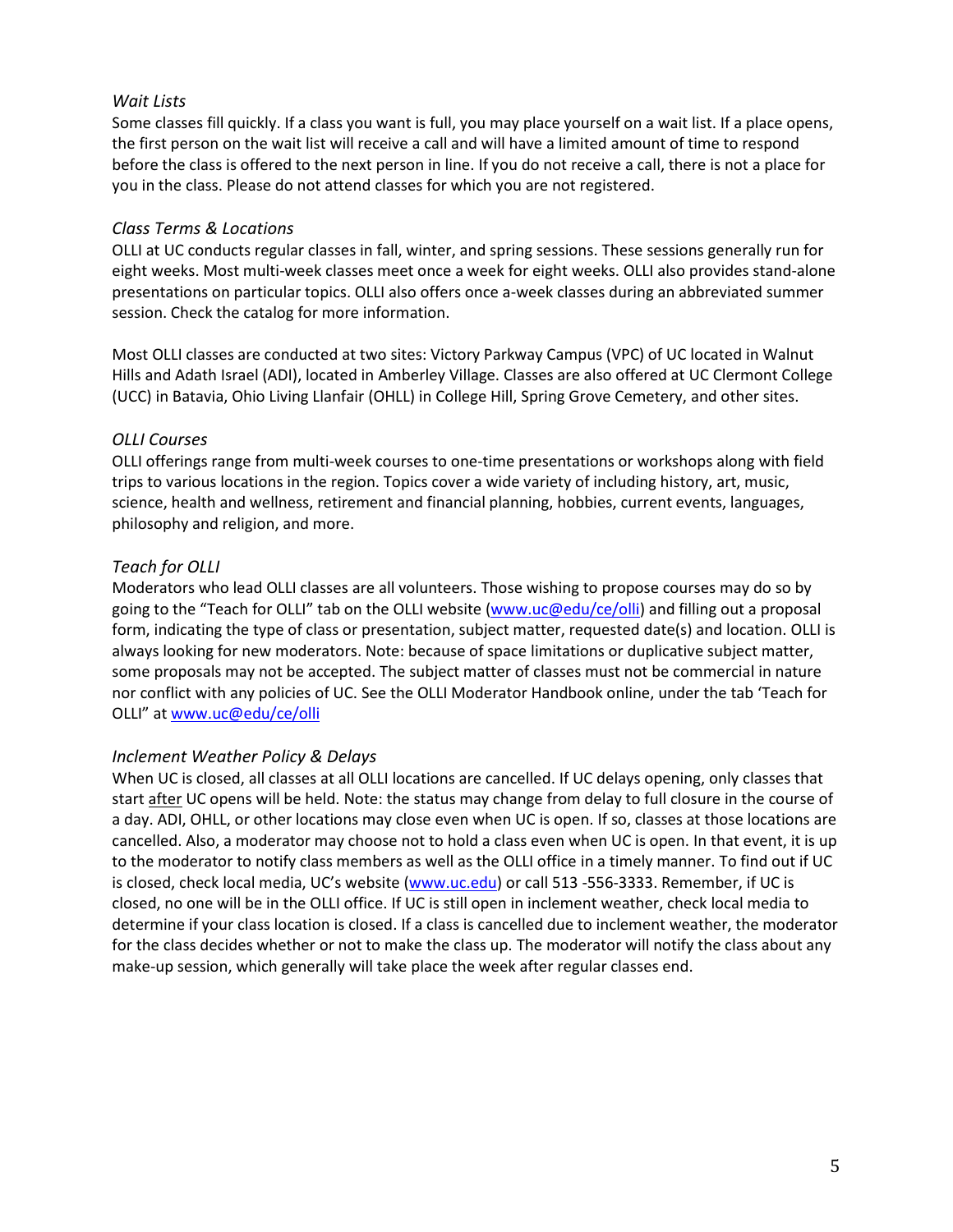# **Member Responsibilities & Expectations**

OLLI at UC is a growing community of lifelong learners. To ensure that our atmosphere of learning remains vibrant and fun, members should follow certain rules and expect certain conduct from others as well as themselves.

# *General Member Conduct*

- Be cognizant of your surroundings, including the emergency exits applicable to any classroom or other facility. Emergency evacuation directions are posted in or near each classroom.
- Do not misuse OLLI property or the property of others.
- Do not impede or disrupt OLLI and/or non-OLLI activities at any location.
- Do not engage in threats or acts of violence.
	- Only attend classes for which you are registered. Fire codes limit the number of persons in any classroom. Failure to abide by such codes puts all OLLI members in jeopardy. Overcrowding can also negatively impact the learning experience of your fellow OLLI members. Some moderators limit the size of their class.
- Obey the rules applicable to each of our host locations.

# **When taking classes at ADI**:

- o Because of very real security concerns, OLLI members **must wear nametags** to be admitted to the facility. Members without nametags may be denied entrance to the building.
- o ADI is a kosher facility. **No food or drink**, other than plain water, **may be carried onto or consumed on the premises**. If you have a medical condition that requires you to have some food or drink on your person, please contact the ADI office to get any needed clearance. Failure to follow this rule places OLLI's lease with ADI in jeopardy. If you, as an OLLI member, see another OLLI member carrying or consuming food or drink in violation of this rule, please notify OLLI Facility Manager Jim Finley (office in ADI 309), tell an OLLI Board or Curriculum Committee member, or call the OLLI office at 513-556-9186.
- OLLI members who engage in any of the above behaviors may be removed from a class or have their OLLI membership terminated.

# *Classroom Conduct*

- Be respectful of moderators and presenters. All moderators of multi-week classes and presenters of one-time programs are volunteers, each of whom has expended considerable time in putting together their classes or presentation. Our volunteer moderators include professors, educators, passionate hobbyists, and others excited to share on their topic. Be respectful of those efforts.
- All OLLI members should be aware that classrooms are often used throughout the day; classes must end on time so that the next moderator has sufficient time to set up for class and classrooms cleared for the next class' attendees.
- Respect the beliefs and property of your fellow OLLI members (student participants, moderators, presenters).
- Understand that, even though attendance is not mandatory, your presence in the courses you registered for enhances the learning experience for you and your classmates.
- Respect that other members might wish to take your place in a class if you cannot attend. If after signing up for a class, circumstances change and you can no longer attend the class, please call the office to drop the class. This will allow one of your fellow OLLI members to attend, should the class have been closed to them because it was filled to capacity. Even if the class does not appear to be filled to capacity, remember moderators may have structured the class and prepared handouts and other materials based on class size. If the quarterly session has started, please also call the office and notify them that you will not be attending. The office will let the moderator know of any changes in class enrollment.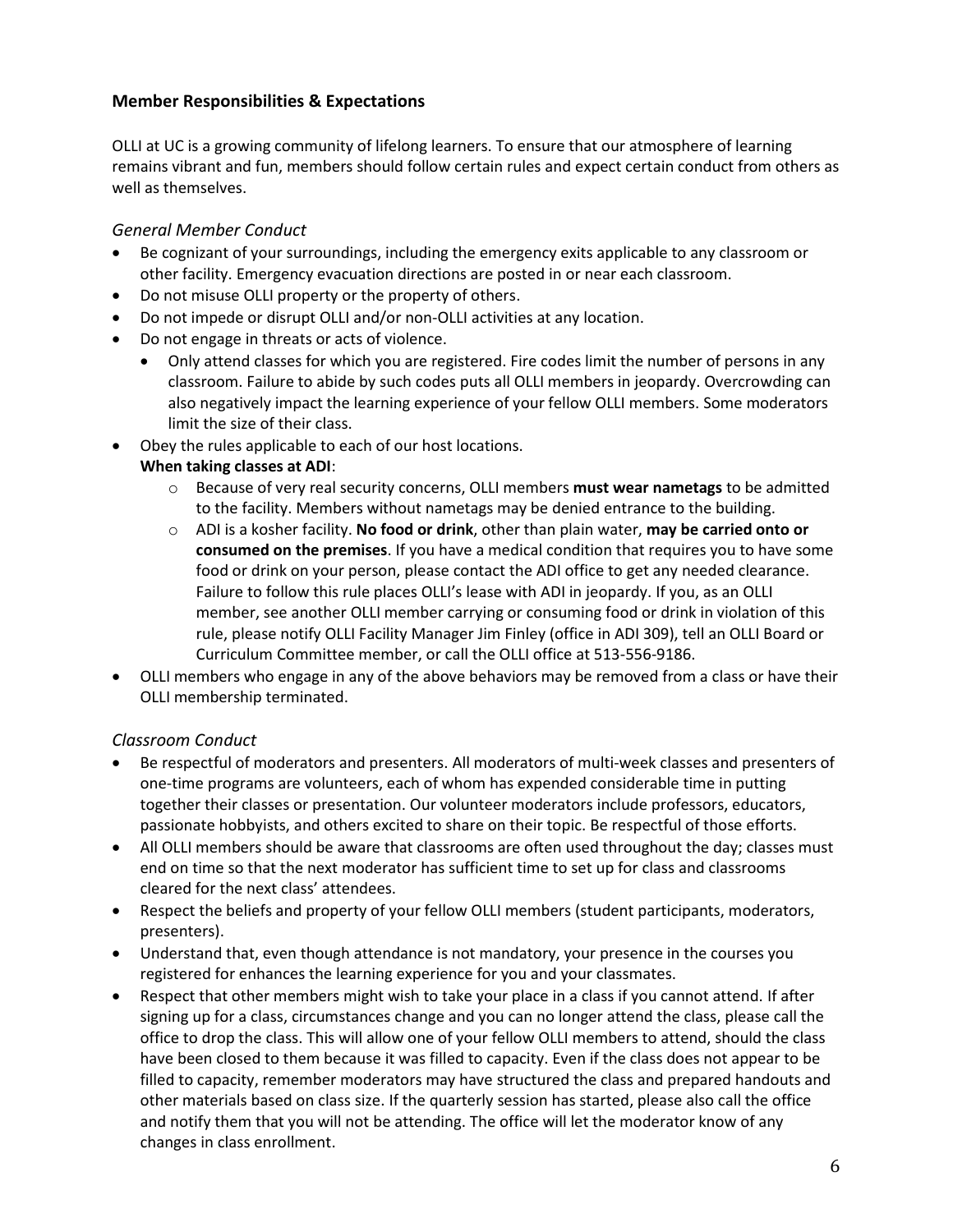- Respect and support each other's differences in belief, ethnicity, lifestyles, etc., recognizing that being open to such differences allows us to learn from each other.
- Recognize that members may have physical or health conditions that may not be noticeable.
- Conduct yourself in a manner consistent with maintaining a safe and welcoming environment for everyone at all times.
- Do not engage in disruptive behavior, such as:
	- o Being disrespectful, offensive, or abusive in speech or action;
	- $\circ$  Ignoring any classroom protocol established by the moderator or presenter;
	- $\circ$  Interfering, by loud speech or action, with the progress of the class or presentation; or
	- $\circ$  Monopolizing class discussion, and thus not respecting that all need to participate.
- Report any disruptive behavior to the OLLI office (513-556-9186) and to the moderator, if applicable.

# *Safety & Security*

#### Evacuation Procedures

All classrooms have emergency evacuation directions posted; be aware of such directions and, when above the ground floor, know where the nearest stairwell is. Do not use the elevators when a fire alarm has sounded. The VPC campus has an emergency speaker system, which will give direction in an emergency.

If you can help persons with disabilities evacuate without endangering yourself or others, please do so. Otherwise, call 911, providing the exact location (building, floor, room number). The person should be moved to a safe place. On the VPC campus, the preferred place is a room with a window and a phone.

#### Shelter Locations

In the event of a tornado or similar weather-related event, members should go to posted shelter locations. At VPC, shelter should be sought in the interior hall or stairways on the 100 level (ground floor) of the Administration building. (This is the building where most classes are held and where the OLLI offices are located.) For persons with disabilities, if you can help them down the stairs, please do. Otherwise, help them to an interior space and call 911 to report their location. At ADI, proceed to an interior hallway on the ground floor.

#### Other Emergencies

On the exterior grounds of the VPC campus, there are blue poles with emergency phones that directly contact UC security. In addition, if a cell call from the VPC campus is made to 911, that call is immediately identified as coming from a UC property and routed accordingly. In addition to contacting 911 in any emergency, please also call the OLLI office 513-556-9186.

Remember, if you see some activity that just doesn't seem right, call the office and report it. At ADI, contact their office. Or call 911. It may be nothing, but we all want to be safe.

# Automated External Defibrillators (AEDs)

At VPC, there are no AEDs on campus. If someone suffers a cardiac event, immediately call 911 on a cell phone, clearly and slowly stating your location (building, floor, and room) and the nature of the emergency. Regular patrolling UC personnel, including UC police, who are trained to use AEDs, will be on the scene in less than five minutes. After calling 911, please call the OLLI office, 513-556-9186.

At ADI, if someone suffers a cardiac event, immediately call 911 on a cell phone, clearly and slowly stating your location (building, floor, and room) and the nature of the emergency. After calling 911,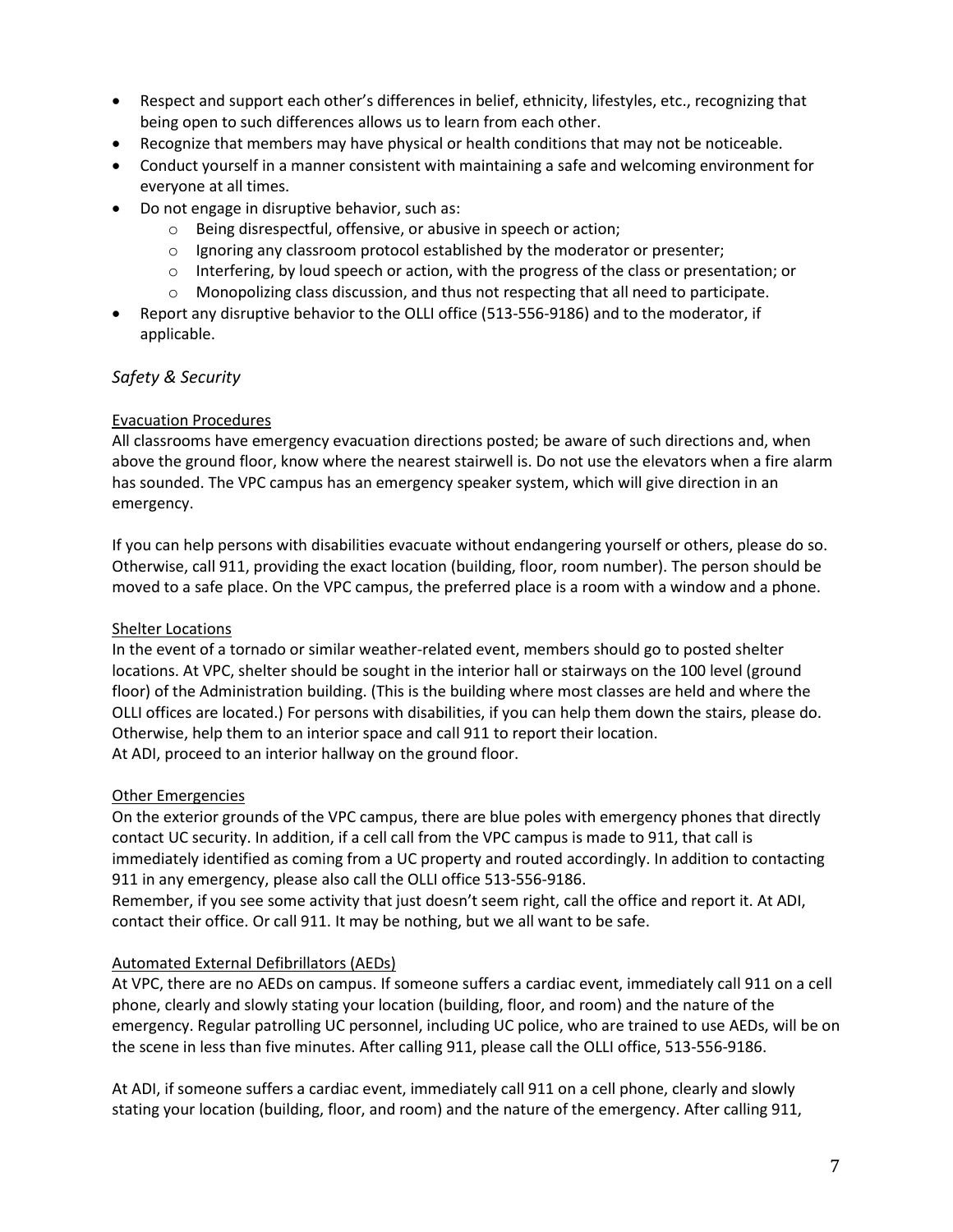please call 793-1800 and/or go immediately to the ADI office as ADI staff members are trained in AED use. (AEDs are located in a room behind the sanctuary.) Then, please call the OLLI office, 513-556-9186.

#### Injuries

If an OLLI member gets injured or has a medical incident, the OLLI office needs to know, no matter how slight it may seem. If medical help is needed, immediately call 911 on your phone, and ask another to call the OLLI office at 513-556-9186.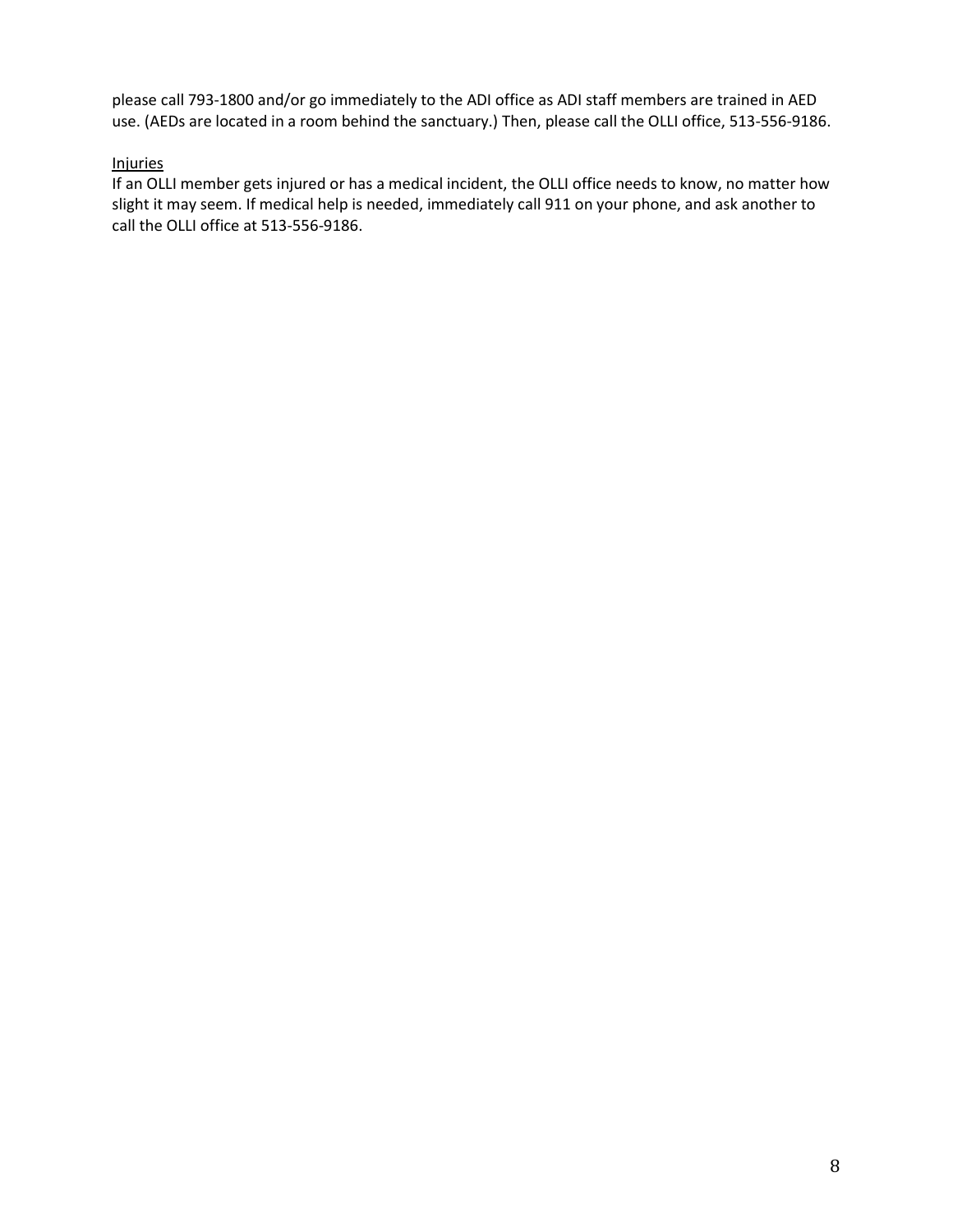# **Frequently Asked Questions (FAQ)**

- 1. Are the OLLI campuses accessible by bus? Only Victory Parkway Campus (VPC) is accessible by bus and the stops are a couple of blocks away.
- 2. Are there scholarships available to help pay for OLLI? Yes, please contact the OLLI office at 513-556- 9186 for more information.
- 3. How do you sign up for OLLI classes? The preferred method of registration is online at the OLLI website. Registration can also be done by mail and there is limited registration also by phone.
- 4. I don't understand the instructions for registering for class. Can someone help me? Yes, call the OLLI office: 513-556-9186.
- 5. Do I really have to wear my nametag lanyard? At ADI, for security reasons, lanyards are required. At VPC and all other sites, wearing lanyards is strongly recommended. Lanyards identify you as a current OLLI member.
- 6. Who decides which classes are at ADI and which are at VPC? Moderators state their preferred location.
- 7. Why can't I bring a snack or drink with me when I go to classes at ADI? ADI is a kosher facility, with permission required for all food and drink. Failure to comply with the "no food or drink" policy could result in OLLI losing its lease with ADI.
- 8. I want to take a class at ADI but am diabetic and need to have some food or juice with me. Is there anything I can do? Yes, please contact the OLLI office for direction.
- 9. Can I bring a guest with me to an OLLI class? Generally, all persons attending OLLI classes must be registered. However, if on a one-time basis you wish to bring a guest, contact the OLLI office (513- 556-9186) to ensure there is space available. Also, occasionally OLLI announces a program or event when guests are welcome.
- 10. My dog goes with me everywhere. Can he come with me to class? No. Only registered service animals and animals that are part of the curriculum may be brought into OLLI facilities.
- 11. If I sign up for a multi-week class, do I have to attend every week? No, attendance is not mandatory. However, remember that if you sign up for a class that you cannot attend, because of class size limits, you may be denying another OLLI member the opportunity to go to that class. Be considerate of your fellow OLLI members.
- 12. If I sign up for a class and then decide not to take it, can I get a refund? Refunds are generally not made for any amount under \$10. Call the office to drop a class or substitute one class for another.
- 13. When I try and sign up for classes that I want, so many seem filled. Why is that? There are space limits for each class, either set by the moderator or by the maximum number of persons allowed in the room. Some moderators or class topics are very popular. Every session there are new moderators and topics to choose from. Give them a try.
- 14. If I sign up for a multi-week class, and then really don't like the subject or the moderator, can I switch classes? Yes. Call the office.
- 15. Who do I tell if I think a moderator is really bad? OLLI at UC prides itself on having excellent volunteer moderators. Moderators are encouraged to use student evaluation forms or otherwise solicit feedback from students. Please let the OLLI office know of any complaints.
- 16. How does someone get to be a moderator? All moderators are volunteers. One section of the OLLI website is "Teach for OLLI." Under that section there is a moderator handbook, online forms to submit course proposals, and an email address to send questions about moderating. Also, each quarter, the Striving for Excellence subcommittee puts on a short program for moderators.
- 17. I know someone who would be a great moderator. Who should I tell? Please let someone from the Curriculum Committee (or the OLLI office) know of any prospective new moderators, with the person's contact information.
- 18. Does OLLI have volunteer openings? Do I have to be on a committee to volunteer? OLLI is run by volunteers and is always looking for new volunteers to help with welcome tables, curriculum,